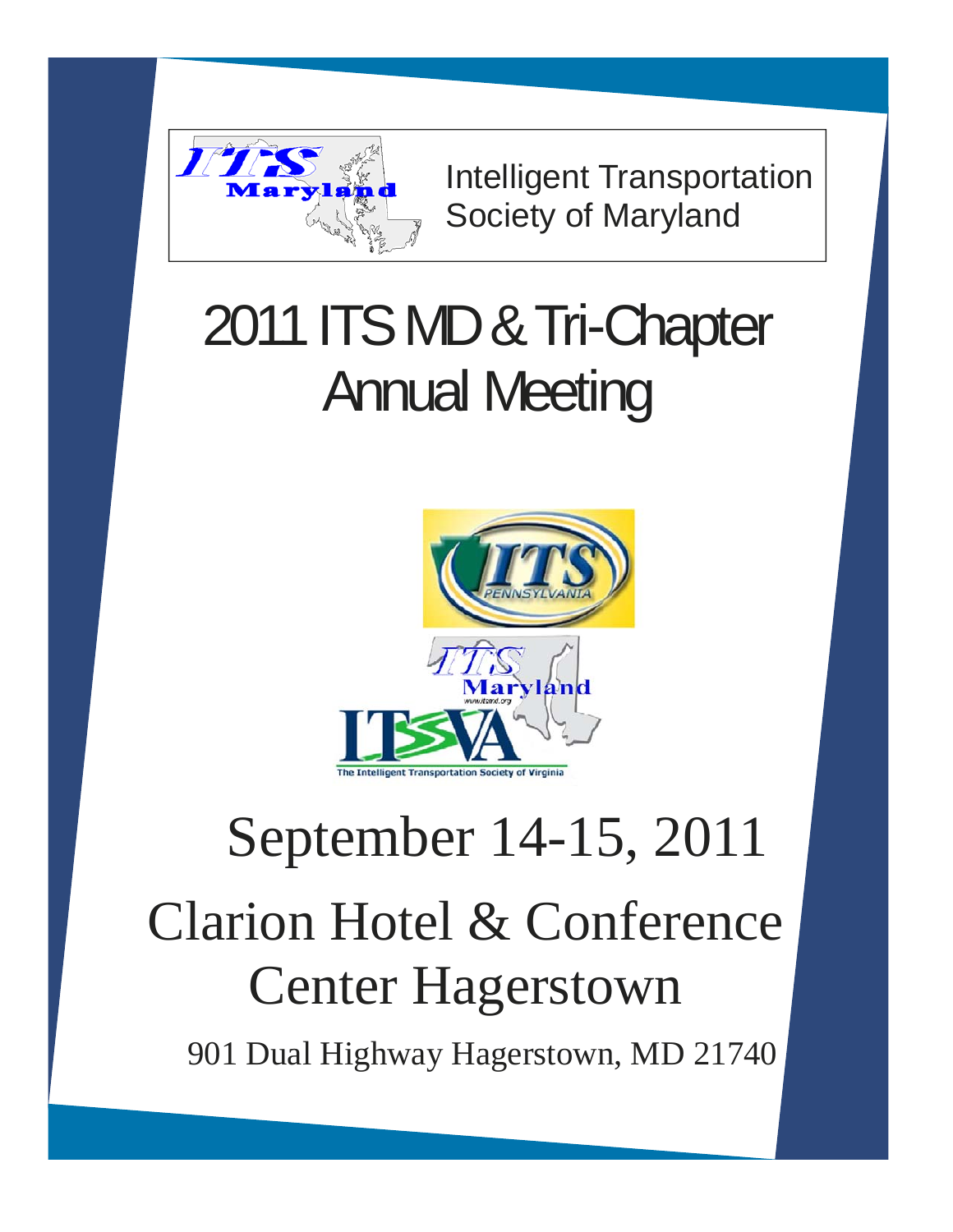## **Exhibitors**

ITS MD will provide a place to showcase your company/agency. The exhibitor fee includes registration for one person, a 110 volt electrical outlet and wireless internet with a skirted table and two chairs, and inclusion in the exhibitor sponsored Social Event Wednesday Night in the Vendor area.

The cost to exhibit is \$450 for members of ITS MD, ITS VA and ITS PA and \$800 for non-members if reserved prior to August 31, 2011, and \$550 and \$900 thereafter. Registration for a second company employee who wishes to attend is \$125 (Limit one). No special discount applies after August 31, 2011.

### **Sponsorship**

Benefits of sponsorship.

- Name displayed on placards and posters throughout the meeting or function being sponsored.
- ◆ Name and Logo will be listed in the Final Program
- A PowerPoint slide that will be displayed on a large projection screen in the main meeting hall during breaks (similar to those seen at the movies).

#### **Available Sponsorships**

Daily Sponsorships *Wednesday, September 14th*  Lunch \$500.00 All Breaks \$250.00

*Thursday, September 15th* Lunch and Break \$500

General Sponsorships Gold \$500 Silver \$250 Bronze \$100



Start Time: September 13th at 1:00 PM (Shotgun Start)

Location: Black Rock Golf Course

20025 Mt. Aetna Rd., Hagerstown, MD 21742 Game: Captain's Choice Best Ball

 Prizes for: Low Gross (Team) Longest Drive

Closest to the Pin

Fee: \$75.00

Fee includes: 18 holes, cart, prizes and cookout

 Dress Code: soft spikes only (sneakers are acceptable), shirts with collars and appropriate shorts, pants, or skirts ( Please refrain from wearing any jeans, cut-offs, t-shirts, or similar attire)